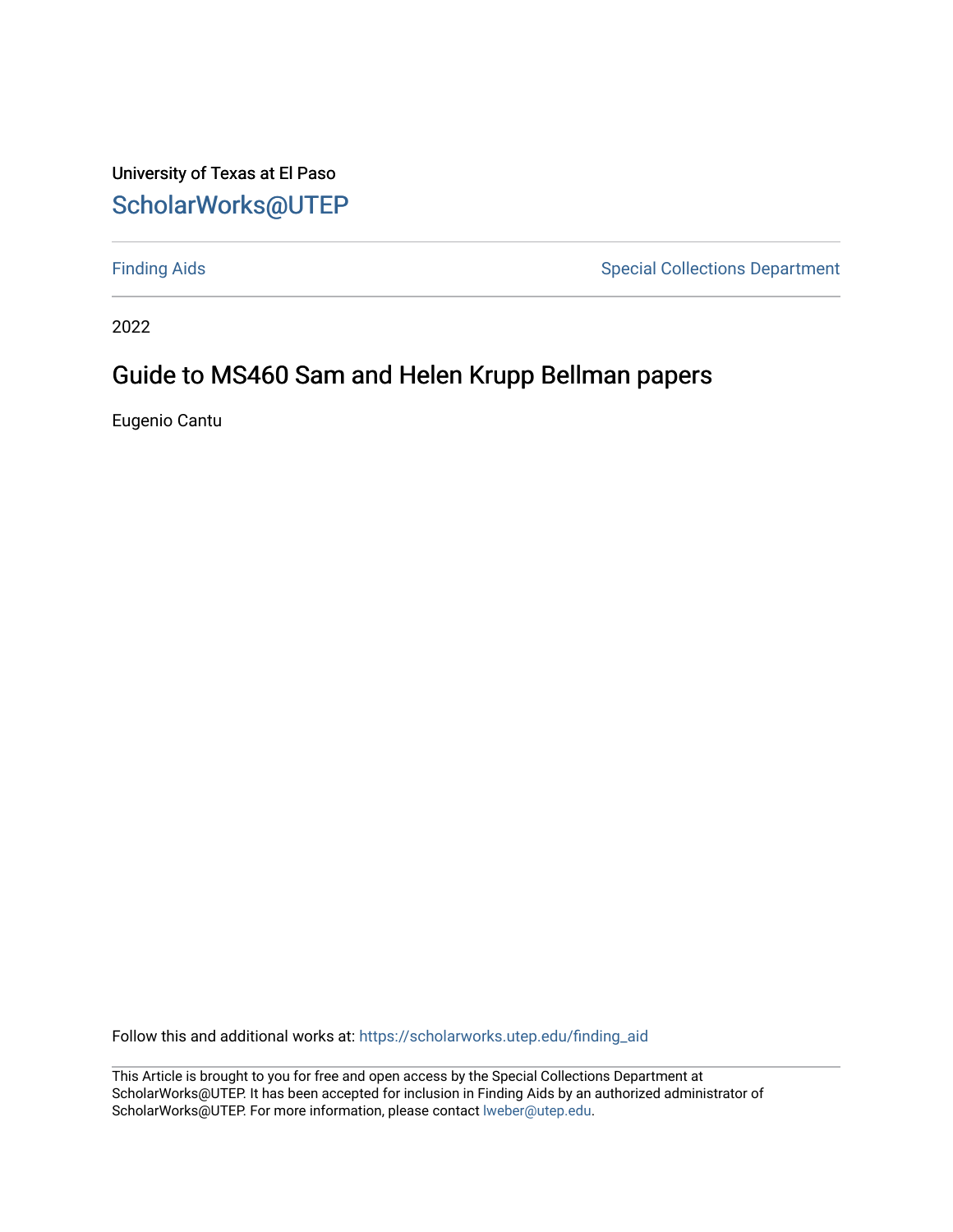Guide to

#### MS460

## Sam and Helen Krupp Bellman papers

Span Dates, 1910s – 1963 Bulk Dates, 1910s – 1940s

7 inches (linear)

Processed by Eugenio Cantu Front matter by Abbie Weiser February 3, 2022

Donated by Ethel Schwartz, May 15, 2001. Accretion in February 2006.

Citation: Sam and Helen Krupp Bellman papers, MS460, C.L. Sonnichsen Special Collections Department. The University of Texas at El Paso Library.

> C.L. Sonnichsen Special Collections Department University of Texas at El Paso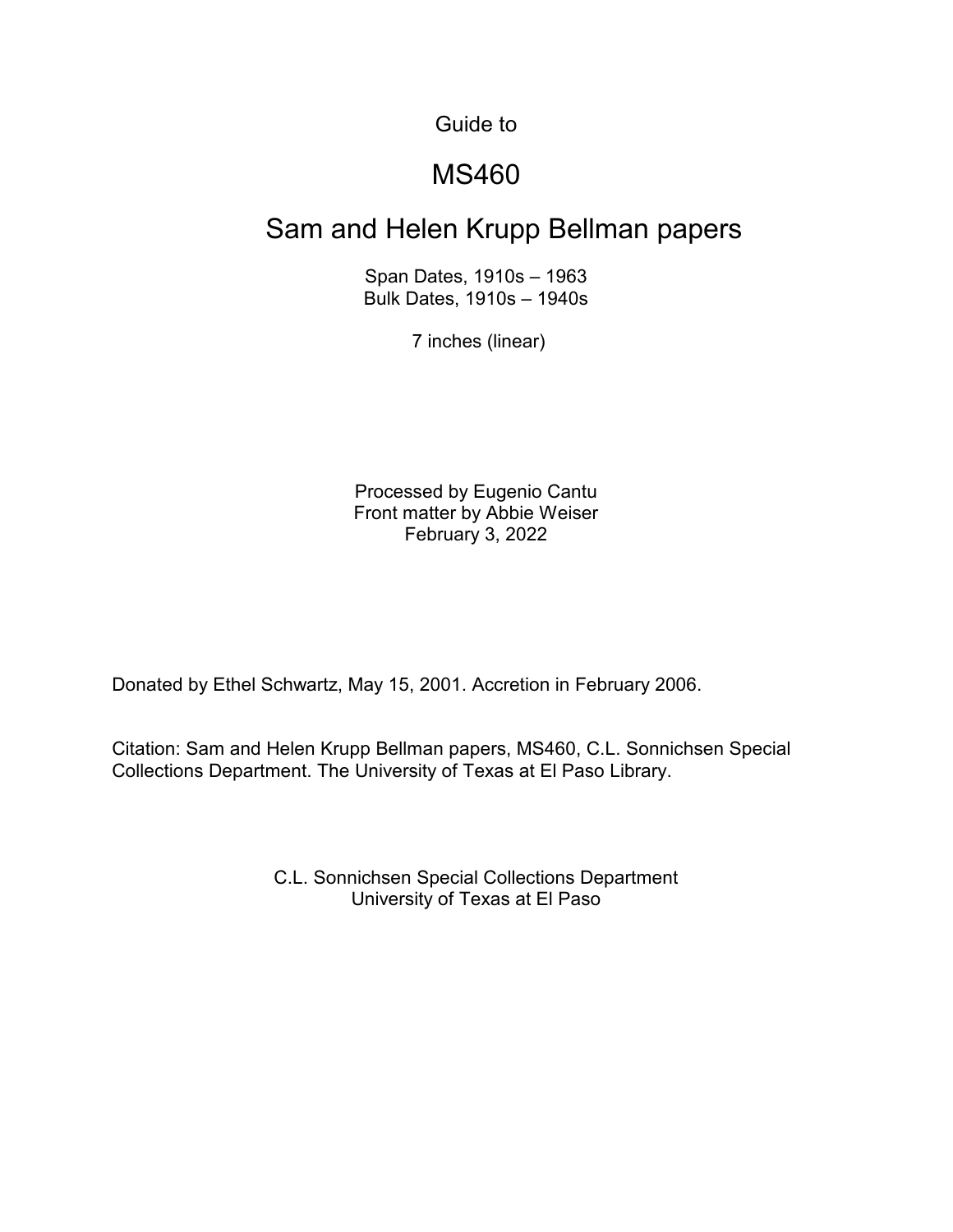## **Historical Sketch**

Samuel Isaac Bellman (February 25, 1888 – February 26, 1961) was a longtime El Paso resident who owned Bellman's Dry Goods Store. Born in Lithuania, Bellman (originally Beilmann) immigrated to the United States in 1906 via Galveston and originally settled in La Mesa, New Mexico. Bellman's Dry Goods Store was located on E. Overland Ave.

Bellman was known for his philanthropic activities and successfully brought his widowed mother and all but one of his seven siblings to the United States. He was a member of Congregation B'Nai Zion and was a former president of the synagogue. Bellman was also a member of Anthony Masonic Lodge and B'Nai B'rith.

He married Helen Krupp (February 26, 1888 – April 12, 1962) in 1912. Krupp immigrated to the United States in 1911. Her cousin, Haymon Krupp, was a well-known businessperson in El Paso. Helen Krupp Bellman was known for her culinary skills and delicious holiday meals.

The Bellmans had three daughters.

[Sources: [http://bellman.sakionline.net/sambellman.html;](http://bellman.sakionline.net/sambellman.html) ancestry.com; *El Paso Herald Post* February 27, 1961 via newspapers.com]

# **Series Description or Arrangement**

Materials left in the order found by archivist.

# **Scope and Content Notes**

The Sam and Helen Krupp Bellman papers date 1910s – 1963, bulk 1910s – 1940s. Types of records include ledgers, financial statements, abstracts of title, deeds, and other materials related to their business and property.

#### **Provenance Statement**

Donated by daughter Ethel Schwartz, 2001. Accretion in February 2006 includes a ledger, title abstracts, and deeds.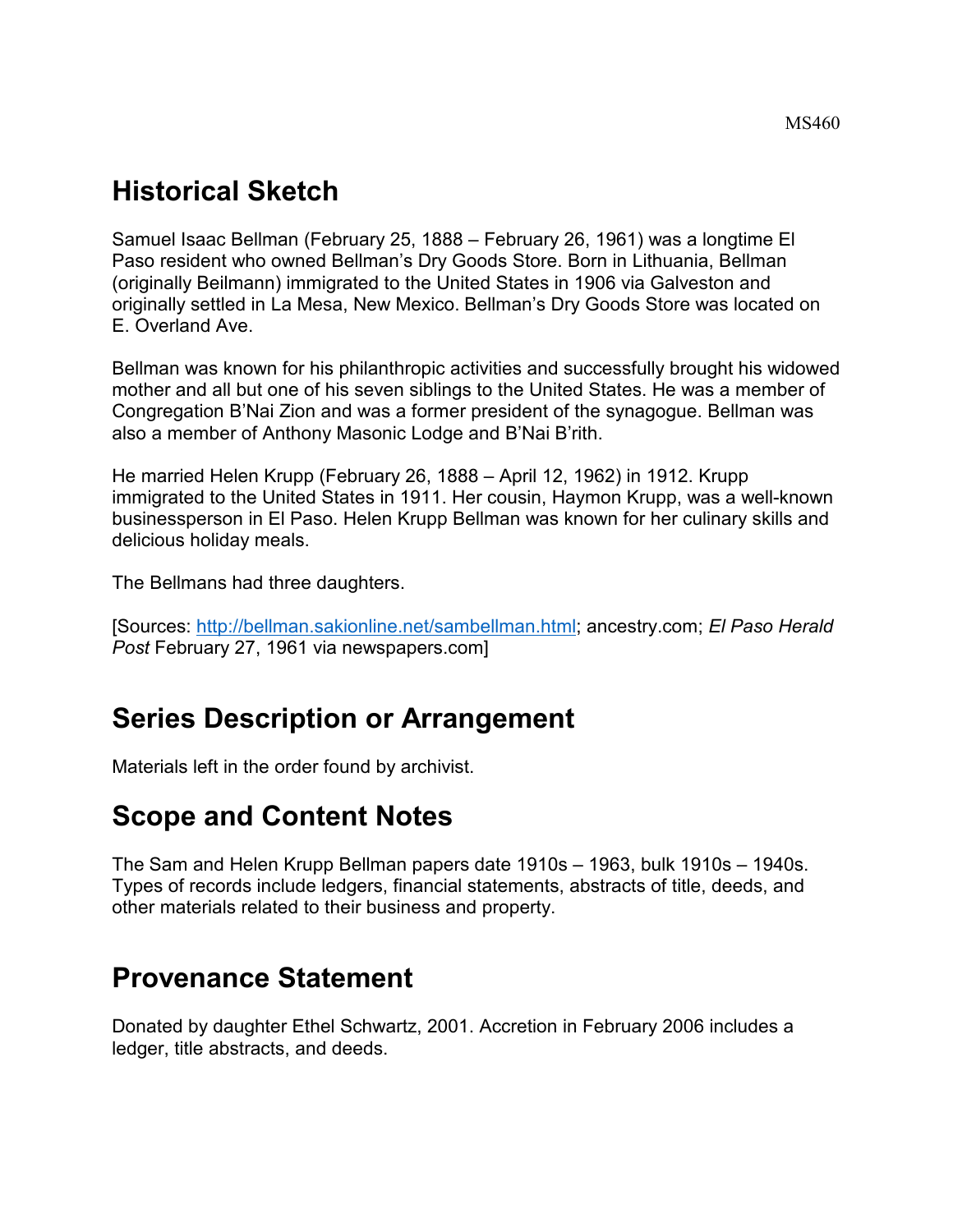# **Restrictions**

None.

# **Literary Rights Statement**

Permission to publish material from these papers must be obtained from the C. L. Sonnichsen Special Collections Department, the University of Texas at El Paso Library. Citation should read, Sam and Helen Krupp Bellman papers, MS460, C. L. Sonnichsen Special Collections Department, the University of Texas at El Paso Library.

## **Notes to the Researcher**

Some materials are fragile. Please handle with care.

See also:

Oral History Interview No. 795 with Ethel Robbins Schwartz <https://scholarworks.utep.edu/interviews/795/>

## **Container List**

| Box # | Folder#        | Title                                                       | Date            |
|-------|----------------|-------------------------------------------------------------|-----------------|
|       |                | Account ledger                                              | 1952 - 1963     |
|       | $\overline{2}$ | Abstracts of title and deeds                                | 1917-1952       |
|       | 3              | Abstract of title                                           | 1912            |
|       | 4              | Estate: Deeds, statements,<br>mortgages, leases and letters | $1910s - 1920s$ |
|       | 5              | Estate: Deeds, statements,<br>mortgages, leases and letters | 1910s - 1920s   |
|       | 6              | Estate: Deeds, statements,<br>mortgages, leases and letters | 1930s           |
|       | $\overline{7}$ | Estate: Deeds, statements,<br>mortgages, leases and letters | 1930s           |
|       | 8              | Estate: Deeds, statements,<br>mortgages, leases and letters | $1930s - 1940s$ |
| 1     | 9              | Estate: Deeds, statements,<br>mortgages, leases and letters | $1920s - 1940s$ |
| 2     | 10             | Estate: Deeds, statements,<br>mortgages, leases and letters | 1950s           |